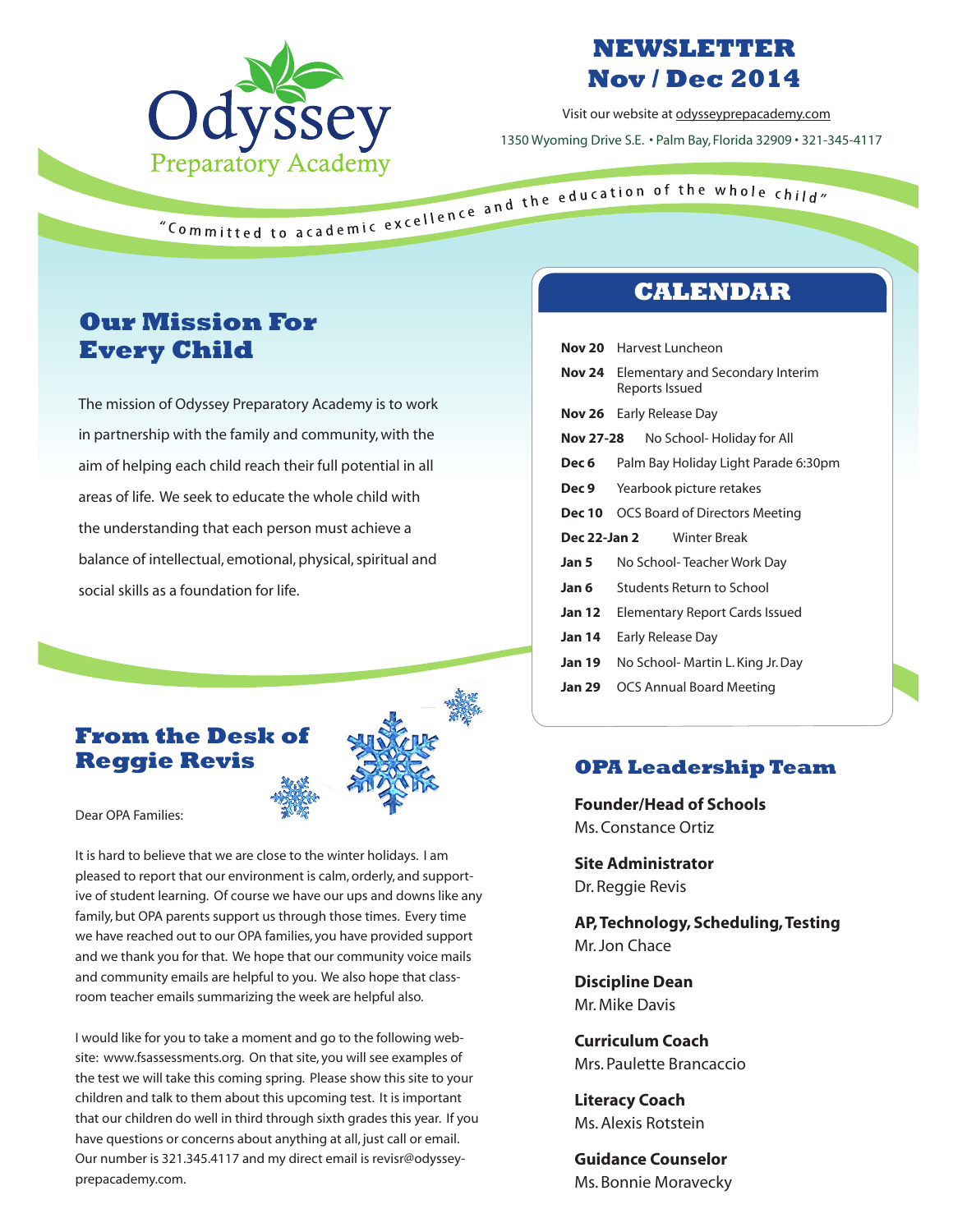## **Family Engagement in Education Month**

November is Family Engagement in Education month and November 20th is the Annual National Parent Involvement Day. Since a parent is a child's primary educator, we ask that you please pledge and commit to becoming involved in your children's education. Research indicates that schools that involve families in student learning at school and home outperform similar schools that do not. We would like to encourage all families to build a strong relationship and work collaboratively with Odyssey Preparatory Academy to promote students' academic success.

Here are some ideas for getting involved in your child's education:

- Participate in Odyssey's Parent Read Aloud Program
- Volunteer at school
- Set aside time to talk about your child's day
- Help with homework

## **Important Info from the OPA Clinic**

BPS Medication policy states ALL prescription and over-the counter medicines MUST be signed in by a parent. (This includes inhalers, cough drops, aspirin, and prescribed meds)

Medications that are not signed in by a parent CANNOT be administered to your student and will be brought to the attention of the site administrative team.

Look for the pink clinic passes for details on your student's visits to the school clinic. If you feel your child is visiting the clinic too often, feel free to contact the school so that we may partner with you to keep your child from missing instruction time.

Just a reminder that the office staff at each campus are trained to care for your students by the health department nurse. We do not have a registered nurse on staff; however we will notify you if there are any concerns that may be best handled by your family doctor.



Help stop the spread of germs! If your child is sick with a fever, vomiting, diarrhea, or illness

that can be spread to others, please keep him/ her home until they are symptom-free for 24 hours. If your student is sent home from school exhibiting these symptoms, we will request they be kept home the following school day.

# **Edline and Gradequick**

This summer, the Brevard County School District started using Blackboard to improve overall school-to-home communication. Odyssey has opted to use the same to better serve our community and families. As we are working toward interfacing with the school district, we will send home notices when accounts for students and parents are available. When the parent accounts are activated be sure to include your email so that you will receive notices when student grades post. New to Blackboard is the ability for parents to opt to include a text enabled phone number on their account so that they can receive texts from Edline concerning their student(s).

Viewing your student's success online (instead of having a paper copy) is one more way that the Mission/Vision of Odyssey Preparatory Academy is supported in its aim to produce less of a carbon footprint on our planet. If you have any questions please do not hesitate to email Mr. Jon Chace at chacej@odysseycharterschool.com. Directions for activating your account can be found here. (http://eec2.edline.com/products/edline/documentation/how-do-i-start/activating-your-account/)

## **Read Aloud Program**

The Read Aloud program is a wonderful way for parents to fulfill their volunteer hours while supporting their students academically, socially, and emotionally. In 1983, the U.S. Department of Education report "Becoming a Nation of Readers" found that, "the single most important activity for building the knowledge required



for eventual success in reading is reading aloud to children."

To participate in the Read Aloud program, parents should spend at least 15 minutes reading aloud literature to their child that is about two grades above their independent reading level. Then complete the Read Aloud log which can be provided by your classroom teacher, the front office or downloaded on from our website. Next turn in your log at the end of each month to your classroom teacher or to the front office and you will receive volunteer hours for the time spent reading aloud to your child.

For more information about the importance of reading aloud to your child, please visit our website at: www.odysseyprepacademy.com or visit Jim Trelease's web site at: http://www.trelease-on-reading.com/

### **Enrichment and Intervention Time at OPA**

Odyssey Prep Academy has implemented an enrichment and intervention plan in which educational support staffs are able to guide and coach students on varying abilities in a variety of academic areas. Enrichment and intervention groups were created by the classroom teachers, and three times per week students get the opportunity to work with groups of four (4) to eight (8) students on mathematical concepts, standards, and theories and the areas of reading such as listening, phonemic awareness, phonics, fluency, and comprehension.

Since enrichment and intervention groups have begun, we have found that students are becoming more aware of their own mathematical and reading needs/deficiencies and students are thrilled when they see themselves succeeding, not only in enrichment and intervention class, but within their general education class as well. We look forward to the progress and achievements that students can make as the academic year progresses.

## **New Volunteer System - KeepNTrack**

Odyssey Preparatory Academy is participating in the district-wide Volunteer and Visitor check in system to add additional security to our campuses. The new system, called KeepNTrack, scans licenses and state issued ID cards, and will be implemented during the 1st quarter of this school year. The new program provides several advantages: a lower cost volunteer screening fee, no requirement for Volunteers to go to the district to be fingerprinted, and, a more current security screening.

There are two levels of volunteers, Level A (advanced) and Level B (basic). All Volunteers receive a sexual predator screening each time that they check in but Level A volunteers also undergo a criminal background check. This allows Level A volunteers who have passed the security screening to chaperone field trips and assist in the classroom or one-on-one with students. Level B volunteers are able to help our school in many ways such as working on classroom materials or as a member of our Parents As Partners (PASP) group. There is no cost for a basic volunteer screening (Level B). Level A volunteer screening requires a \$20.00 fee to cover the cost of the background screening service. This fee covers the service for 3 years. Please email any questions to Mr. Chace, chacej@odysseycharterschool.com.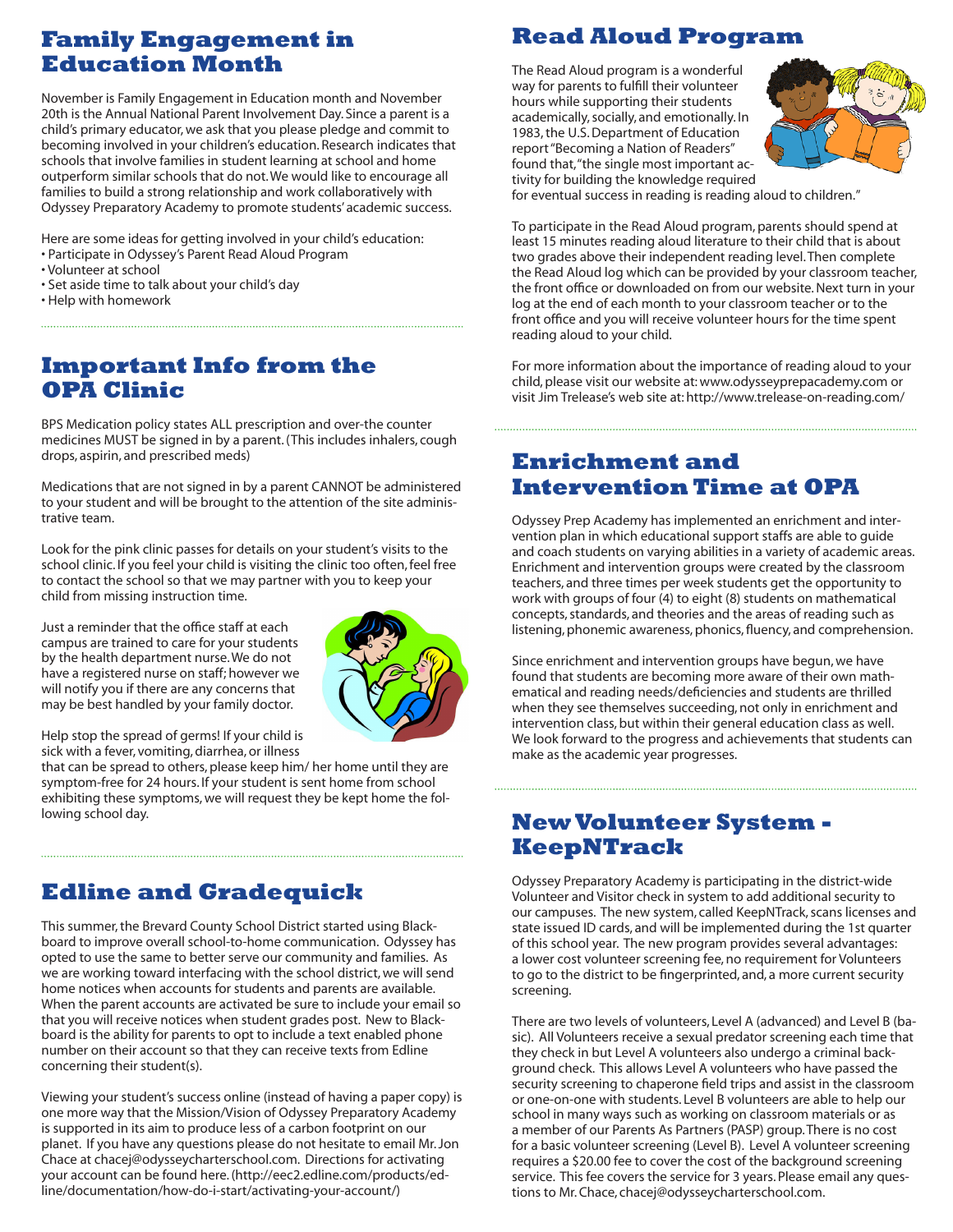# **Casual Dress Days 2014-2015**

Odyssey Preparatory Academy will have 9 Casual Dress Days during the school year. The students may dress out of uniform in regular clothes on these days. Students must follow the Brevard County Dress Code on Casual Dress Days which can be found in the Brevard County Student Handbook. PLEASE NOTE: Shorts should be no shorter than 3 <sup>1</sup>/<sub>2</sub> inches from the knee. Dress down pants may not be skinny jeans 'or' tight leggings. Off-the-shoulder shirts, tank tops, and mesh shirts are not allowed.

November 21, 2014 • December 19, 2014 • January 30, 2015 February 27, 2015 • March 20, 2015 • April 24, 2015 • May 29, 2015

# **Early Release Dates 2014-2015**

Odyssey Preparatory Academy will have 10 Early Release Days during the school year for the purpose of professional development, planning and teacher collaboration. Students will be released at 2:30pm on the following days:

November 26, 2014 • December 17-19, 2014 • January 14, 2015 January 28, 2015 • February 11, 2015 • February 25, 2014 May 28-29,2014 • June 1, 2014

# **Yearbooks**

Odyssey Prep Academy is announcing that our 2014-2015 school yearbooks are going to be available for pre-order! Each yearbook has a soft cover with 48 full-color pages that will feature many things about this school year including all of our students! The yearbook will cost \$17. A yearbook order form will be sent home with your student in mid-November.

# **Springboard**



Springboard is a college and career readiness English Language Artscurriculum for students in grades 6 and up from the College Board. It integrates rigorous instruction, performance-based assessment, and professional development. Springboard integrates

a variety of proven teaching and learning strategies, relevant and increasing complex content, and innovative methods that engage students on multiple levels. The program emphasizes text complexity, textual evidence, and meaningful tasks, all shifts in education required by the Common Core State Standards.

## **Spotlight on our Staff: Erin Convery**

Erin Convery always knew she wanted to be a teacher. In college, she studied education at the University of Nebraska-Lincoln. She realized she had a passion for teaching students in areas that especially needed great teachers and resources to match the amazing potential of their students. She applied to a program called Teach for America, which places teachers in schools in traditionally underserved areas nationwide. When she was accepted, she moved to New York City and began teaching in central Harlem, and later, East Harlem. Both experiences taught her so much about education and she believes she learned just as much from the students as they did from her. She worked to help them to grow their character as well as their test scores, and one of her fourth grade classes made the second highest growth of any charter school in New York City on their state tests. Ms. Convery recently moved down to Florida to be closer to her family and her mom, who is a kindergarten teacher at Odyssey Charter School's lower campus. She already loves her group of students here and really enjoys it when they are able to see how their hard work pays off. She believes that no matter what a student's background is, that student can achieve their goals through perseverance and dedication.

# **Uniform Requirements**

Odyssey Preparatory Academy Uniform requirements are:

- Odyssey logo shirts in blue or green
- Khaki pants, shorts, or skorts

• Any navy blue or black sweatshirt with, or without, our Odyssey logo is acceptable. While hoods on clothing are permissible, hoods, hats and headgear are not permitted to be worn while on school property, including while on school buses.

## **New Elementary English Language Arts Curriculum**

Core Knowledge Language Arts (CKLA) is a comprehensive, preschool through fifth grade program for teaching reading, writing, listening, and speaking while also building students' vocabulary. The curriculum includes rich content in History, Geography, and Science. In the early grades, CKLA focuses on oral language development through carefully sequenced read-alouds and includes systematic instruction in reading and writing skills. In the older grades, the curriculum continues to advance students' knowledge and vocabulary through read-alouds and in-depth discussions while also immersing students in complex texts and advanced writing assignments that draw on the academic content they've been engaged in since preschool.

# **Retired Teachers Needed**

We are looking for retired teachers to volunteer to work with students on phonics/phonemic awareness. If you would like to support our school by donating some of your time each week to work with children, please let us know. You may contact the Site Administrator, Dr. Revis at 321-345-4117 ext. 122 or email him at revisr@odysseyprepacademy.com

# **Walk to School Day**

Walk to school day in USA began in 1997 as a one-day event aimed at building awareness for the need for walkable communities. In 2000, the event became international and ton October 8th our school walked to school. The children were able to enjoy the beautiful weather. With the help of the entire school staff students were able to understand the benefits of walking to school or riding their bikes to school. Some of the benefits of walking or riding to school is stress reduction, boost brainpower, sharpens memory and allows students to enjoy the great outdoors!

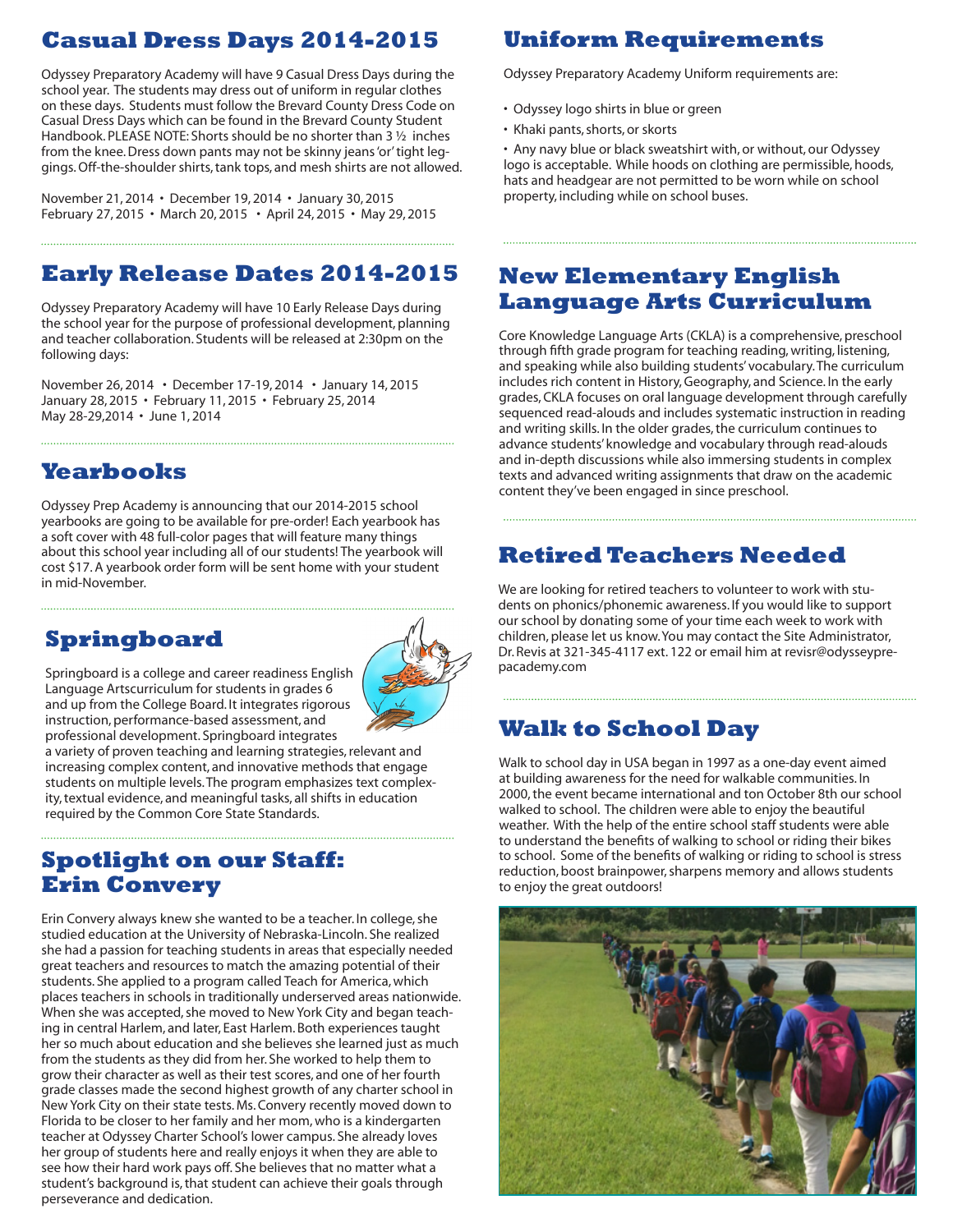## **Kindergarten**

On September 26, 2014 Kindergarten celebrated Johnny Appleseed Day. We learned about different types of apples and had a taste test to determine which kind was liked best. We made fresh applesauce in a crockpot. The children enjoyed exploring the applesauce using their five senses.

On October 31st Kindergarten explored pumpkins. Each child brought in their own pumpkin to investigate. We measured them, ordered them by size, discussed their life cycle and decorated them. We also cut open one to look inside and count the seeds. It was a fun filled day!

**First Grade**

First grade has been working very hard on an animal unit in science the past few weeks. We learned about hibernation by playing a fun game in which students act like animals in the springtime…until the lights go out! Then, they go into their shelter and pretend to snore and be asleep, like our hibernating animal friends.



We even made a healthy bear snack made with bread, peanut butter, bananas, and blueberries to introduce hibernating!



We discovered that animals have offspring, and that offspring grow up to eventually be like their parents. Check out our chicken life cycle posters!



### *(First Grade Continued)*

Mr. Back came in to give a presentation on tadpoles and how they later change and grow up to be frogs. He even brought in live tadpoles for us to make observations of their changes and growth!

On Thursday, October 9th, we welcomed a special guest speaker. Mr. Back came in and spoke about metamorphosis. The children were able to see tadpoles us close and personal. They were intrigued on how these little creatures would one day develop into frogs.

## **Second Grade**

**2nd Graders have Core Knowledge Scholastic Library!!!**

The 2nd grade classes each have a classroom library of books aimed at the Core Knowledge topics of: English/Language Arts, Science, Social Studies, Math, and Music/Art!

The students have been enjoying independent reading from these new selections!

Here is a picture of a part of the library from Mrs. Reeves' classroom. After the students have read a book, they pick three activities from a Choice Board to complete, showing their understanding of the book.



### **Third Grade**

In the month of November, the third grade will be working hard in our English Language Arts (ELA) blocks. We will learn how to use information gained from illustrations such as maps and photographs and the words in a text to demonstrate our understanding of the text. We will learn about the different parts of stories and dramas. We will learn about terms such as chapter, scene, and stanza. We will learn how to describe how each successive part builds on earlier sections. We will learn about word relationships and nuances in word meanings. We will distinguish the literal and nonliteral meanings of words and phrases in context. We will identify real-life connections between words and their use. This will be a very busy month of academics for the third grade.

In our math block during the month of November, the third grade will learn about division and fractions. We will learn about the terms division, dividend, divisor, and quotient. We will learn that division problems can be solved by using equal groups and sharing. We will continue to practice our multiplication skills because the relationship between multiplication and division will greatly benefit us in solving future problems. When we return from our Thanksgiving break, the third grade will start working with fractions. We will learn about how we can understand fractions and their use in our everyday lives. We will use fractions with number lines as well as comparing fractions to one another. The third grade will develop two very important math skills this month.

## **Fourth Grade**

November 3, 2014, Ms. Convery's and Mrs. Severance's 4th grade classes participated in the Indian River Lagoon Quest. This program sponsored in partnership with Brevard County and the Brevard Zoo is a program in which all Brevard County 4th graders are invited to participate. Odyssey Preparatory Academy's 4th grade classes participated in their Lagoon Quest Program at Long Point Park, one of Brevard county's three park sites.

Students were transported to Long Point Park early on Monday morning. Program sessions included informational discussions on water quality and plant and animal life, question and answer sessions, an enviroscape demonstration to show how runoff affects water quality in the Indian River Lagoon, and a hands-on opportunity to wade in the lagoon to catch juvenile organisms such as fish and crabs.

The air was crisp and the water cold, but smiles were on the faces of all!